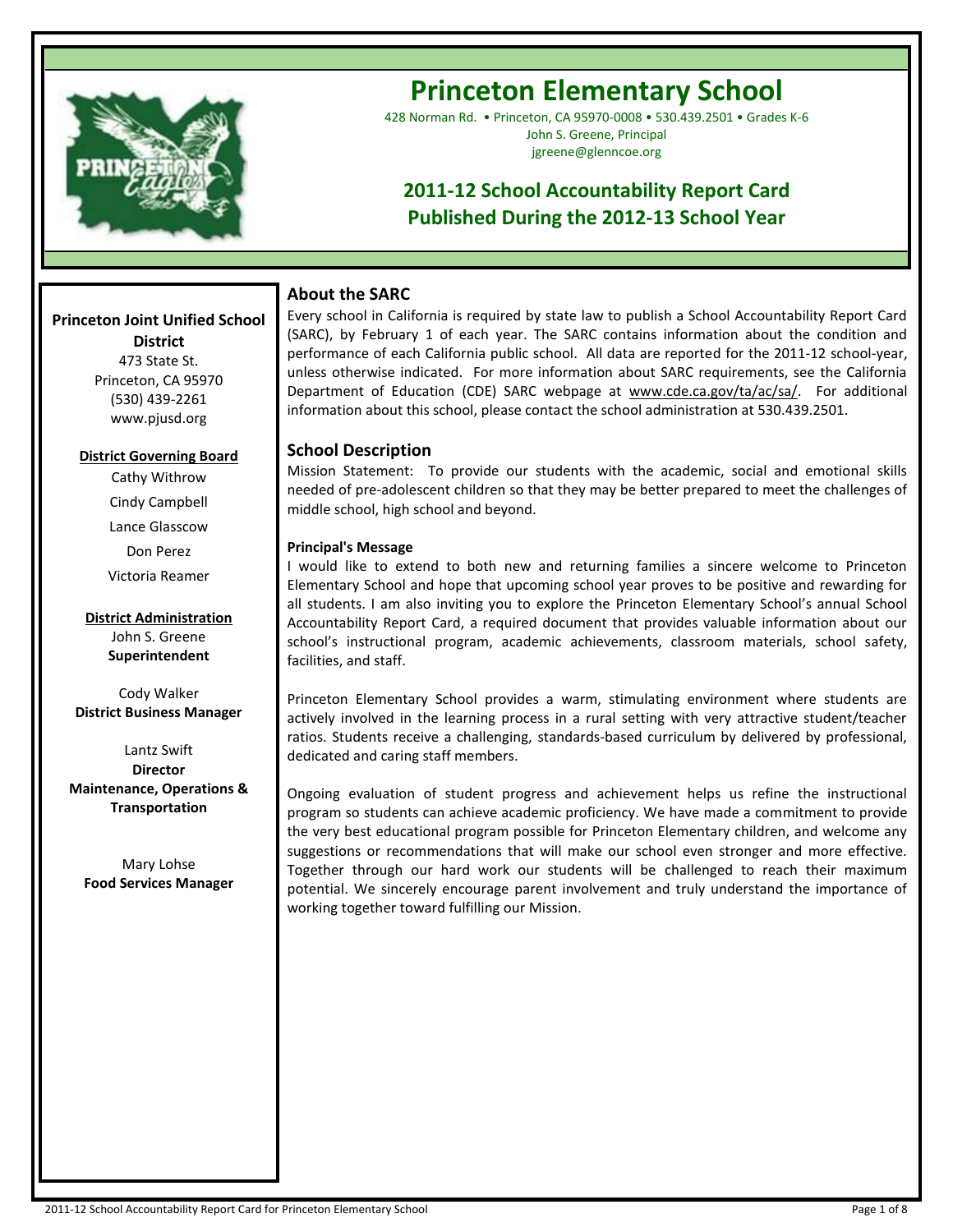## **Opportunities for Parental Involvement**

Parents are encouraged to become involved in their child's learning environment either by volunteering in the classroom, participating in a decision-making group, or simply attending school events. Parents stay informed on upcoming events and school activities through the school web site, the school marquee, and flyers. Contact Mrs. Zoller or Mrs. Hansen at (530) 439-2261 for more information on how to become involved in your child's learning environment.

Opportunities to Volunteer:

- Classroom Helper
- Chaperone
- Fundraising Committees
- School Site Council
- CPM
- **•** Focus Groups
- Winter Program
- Fall Pumpkin Carnival
- Migrant Parent
- Advisory Committee
- **•** School Activities
- Back to School Night
- Open House
- Athletics
- Class Community
- Project Activities
- Field trips

| <b>Student Enrollment by Grade Level</b>        |    |  |  |  |
|-------------------------------------------------|----|--|--|--|
| <b>Number of Students</b><br><b>Grade Level</b> |    |  |  |  |
| Kinder.                                         | 15 |  |  |  |
| Gr. 1                                           | 10 |  |  |  |
| Gr. 2                                           | 12 |  |  |  |
| Gr. 3                                           | 10 |  |  |  |
| Gr. 4                                           | 18 |  |  |  |
| Gr. 5                                           | 12 |  |  |  |
| Gr. 6                                           | 22 |  |  |  |
| <b>Total</b>                                    | 99 |  |  |  |

| <b>Student Enrollment by Group</b>          |               |  |  |  |  |
|---------------------------------------------|---------------|--|--|--|--|
| <b>Percent of Total Enrollment</b><br>Group |               |  |  |  |  |
| <b>Black or African American</b>            | Ω             |  |  |  |  |
| American Indian or Alaska Native            | $\mathfrak z$ |  |  |  |  |
| Asian                                       | n             |  |  |  |  |
| <b>Filipino</b>                             | ŋ             |  |  |  |  |
| <b>Hispanic or Latino</b>                   | 67.7          |  |  |  |  |
| <b>Native Hawaiian/Pacific Islander</b>     | n             |  |  |  |  |
| White                                       | 28.3          |  |  |  |  |
| <b>Two or More Races</b>                    | ŋ             |  |  |  |  |
| <b>Socioeconomically Disadvantaged</b>      | 86.9          |  |  |  |  |
| <b>English Learners</b>                     | 42.4          |  |  |  |  |
| <b>Students with Disabilities</b>           | 4             |  |  |  |  |

| <b>Average Class Size and Class Size Distribution</b> |                           |                              |    |              |          |    |          |          |    |       |          |          |
|-------------------------------------------------------|---------------------------|------------------------------|----|--------------|----------|----|----------|----------|----|-------|----------|----------|
|                                                       |                           | <b>Number of Classrooms*</b> |    |              |          |    |          |          |    |       |          |          |
|                                                       | <b>Average Class Size</b> |                              |    |              | $1 - 20$ |    |          | 21-32    |    | $33+$ |          |          |
| Year                                                  | 10                        | 11                           | 12 | 10           | 11       | 12 | 10       | 11       | 12 | 10    | 11       | 12       |
| Kinder.                                               | 17.9                      | 12                           | 19 | $\mathbf{1}$ | 1        | 1  | 0        | $\Omega$ | 0  | 0     | 0        | 0        |
| Gr. 1                                                 | 17.9                      |                              |    | $\mathbf{1}$ |          |    | 0        |          |    | 0     |          |          |
| Gr. 2                                                 | 17.9                      | 23                           | 18 | $\mathbf{1}$ | 0        | 1  | 0        | 1        | 0  | 0     | 0        | $\Omega$ |
| Gr. 3                                                 | 17.9                      | 21                           | 18 | $\mathbf{1}$ | 1        | 1  | 0        | $\Omega$ | 0  | 0     | 0        | $\Omega$ |
| Gr. 4                                                 | 20                        |                              |    | $\mathbf{1}$ |          |    | 0        |          |    | 0     |          |          |
| Gr. 5                                                 | 13                        | 22                           | 22 | $\mathbf{1}$ | 1        | 1  | 0        | $\Omega$ | 0  | 0     | $\Omega$ | $\Omega$ |
| Gr. 6                                                 | 18                        | 24                           | 22 | $\mathbf{1}$ | 0        | 1  | $\Omega$ | 1        | 0  | 0     | 0        | $\Omega$ |
| Other                                                 | 0                         |                              |    | 0            |          |    | 0        |          |    | 0     |          |          |

Number of classes indicates how many classrooms fall into each size category (a range of total students per classroom). At the secondary school level, this information is reported by subject area, English, Math, Science and Social Science (SS), rather than grade level.

| <b>Suspensions and Expulsions</b> |         |           |           |  |  |
|-----------------------------------|---------|-----------|-----------|--|--|
| <b>School</b>                     | $09-10$ | 10-11     | $11 - 12$ |  |  |
| <b>Suspensions Rate</b>           |         |           |           |  |  |
| <b>Expulsions Rate</b>            |         |           |           |  |  |
| <b>District</b>                   | $09-10$ | $10 - 11$ | $11 - 12$ |  |  |
| <b>Suspensions Rate</b>           | 11.2    | 4.33      | 2.7       |  |  |
| <b>Expulsions Rate</b>            |         |           |           |  |  |

The rate of suspensions and expulsions is calculated by dividing the total number of incidents by the total enrollment (and multiplying by 100).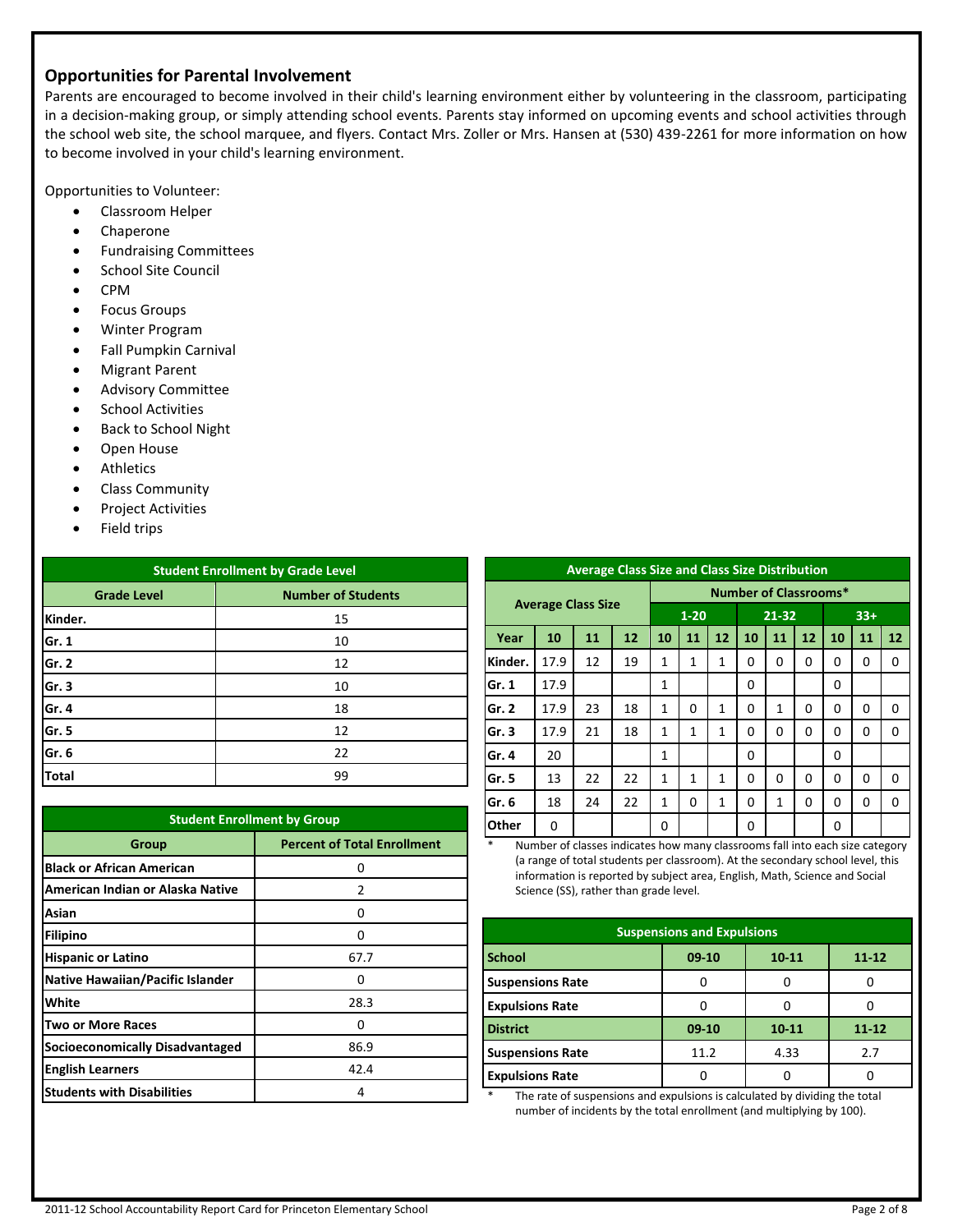#### **School Safety Plan**

This section provides information about the school's comprehensive safety plan, including the dates on which the safety plan was last reviewed, updated, and discussed with faculty; as well as a brief description of the key elements of the plan.

The School Safety Plan is reviewed, updated, and discussed with school faculty annually. The plan establishes and defines procedures/guidelines for the safe and orderly response to earthquakes, fires, floods, intruders, and other emergency disasters. It outlines the protocol for teachers and staff, including the use of telephone trees. The Safety Plan also contains the numbers for each agency that should be contacted in the event of an emergency. To prepare our students and staff for potential disasters and in according law, all schools in the Princeton Joint Unified School District routinely participates in simulated emergency preparedness drills. Each year, there are safety checks by the state Fire Marshall as well as by our insurance carrier. The District is mandated to correct any safety deficiency. We do all we can to ensure the safety of our students, staff, and community at large. To insure safety on campus, supervisors or administrators routinely monitor appropriate behavior Campus supervisors are assigned to monitor appropriate behavior, and to ensure that all people are authorized to be on school property, all visitors must sign in when entering the campus. Our student discipline handbook is updated annually and shared with each student during a pre-selected period at the beginning of each school year. This helps to insure that all students are aware of behavior expectations and consequences; a copy is then mailed home to all parents/guardians. The District offers first aid training each year. Although all staff is encouraged to attend, it is mandatory training for all coaches and health aides.

For more information about how parents can receive more information, or view the School Safety Plan, contact the District Office at 530-439-2261.

#### **School Facility Conditions and Planned Improvements (School Year 2012-13)**

This section provides information from the most recent Facility Inspection Tool (FIT) data (or equivalent), including:

- Description of the safety, cleanliness, and adequacy of the school facility
- Description of any planned or recently completed facility improvements
- The year and month in which the data were collected
- Description of any needed maintenance to ensure good repair

#### **Year and month in which data were collected:** 11/26/2012

The district takes great efforts to ensure that all schools are clean, safe, and functional through proper facilities maintenance and campus supervision. Princeton Junior Senior High's original facilities were built in the 1950s with the addition of the CDS classroom in 2004. Ongoing maintenance and campus improvements ensure facilities remain up to date and provide adequate space for students and staff. District maintenance and site custodial staff ensures that the repairs necessary to keep the school in good condition are completed in a timely manner. A work order process is used by school and district staff to communicate non-routine maintenance requests. Every morning before school begins the custodian inspects facilities for safety hazards or other conditions that need attention prior to students and staff entering school grounds. One custodian is assigned to Princeton Elementary.

The custodians are responsible for:

- **•** Groundskeeping
- Restrooms
- Cafeteria Cleanup/Setup
- Office Area Cleaning

Restrooms are checked throughout the day for cleanliness and subsequently cleaned as needed. The Director of Maintenance and Operations communicates daily with the Superintendent and custodial staff concerning maintenance and school safety issues.

The district Director of Maintenance & Operations does an annual inspection of all sites in accordance with Education Code §17592.72(c) (1). The most recent inspection took place on November 26, 2012. The inspection tool is on file and available for review at the district office.

#### **School Facility Good Repair Status (School Year 2012-13)**

This section provides information from the most recent Facility Inspection Tool (FIT) data (or equivalent), including:

- Determination of repair status for systems listed
- Description of any needed maintenance to ensure good repair
- The Overall Rating (bottom row)

| <b>School Facility Good Repair Status</b>                           |                  |                      |             |                          |                                |  |
|---------------------------------------------------------------------|------------------|----------------------|-------------|--------------------------|--------------------------------|--|
|                                                                     |                  | <b>Repair Status</b> |             | <b>Repair Needed and</b> |                                |  |
| <b>System Inspected</b>                                             | <b>Exemplary</b> | Good                 | <b>Fair</b> | Poor                     | <b>Action Taken or Planned</b> |  |
| Systems:<br>Gas Leaks, Mechanical/HVAC, Sewer                       | $\Box$           | [X]                  | ×           | J                        |                                |  |
| Interior:<br><b>Interior Surfaces</b>                               | $\Box$           | [X]                  | []          | $\lceil$                 |                                |  |
| <b>Cleanliness:</b><br>Overall Cleanliness, Pest/Vermin Infestation |                  | [X]                  |             |                          |                                |  |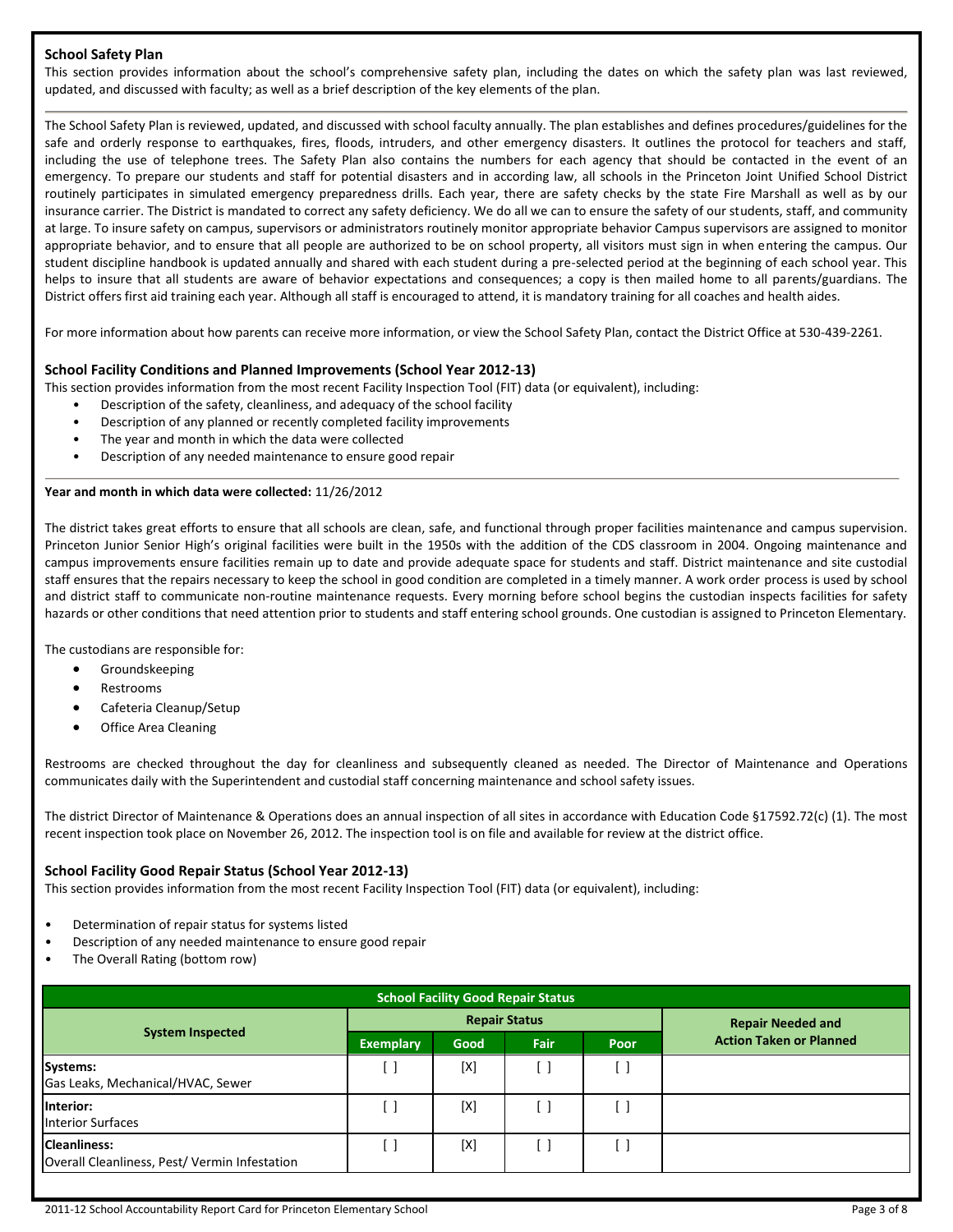| <b>School Facility Good Repair Status</b>                                     |                                               |      |                        |                                 |                                |
|-------------------------------------------------------------------------------|-----------------------------------------------|------|------------------------|---------------------------------|--------------------------------|
|                                                                               |                                               |      | <b>Repair Status</b>   |                                 | <b>Repair Needed and</b>       |
| <b>System Inspected</b>                                                       | <b>Exemplary</b>                              | Good | <b>Fair</b>            | Poor                            | <b>Action Taken or Planned</b> |
| Electrical:<br>Electrical                                                     | $\left[ \begin{array}{c} \end{array} \right]$ | [X]  | $\lceil$ $\rceil$      | [ ]                             |                                |
| <b>Restrooms/Fountains:</b><br>Restrooms, Sinks/ Fountains                    | $\begin{bmatrix} \end{bmatrix}$               | [X]  | $\lceil$ $\rceil$      | $\left[ \quad \right]$          |                                |
| Safety:<br>Fire Safety, Hazardous Materials                                   | $\left[ \begin{array}{c} \end{array} \right]$ | [X]  | $\left[ \ \right]$     | $[\ ]$                          |                                |
| Structural:<br><b>Structural Damage, Roofs</b>                                | $\begin{bmatrix} \end{bmatrix}$               | [X]  | $\left[ \quad \right]$ | $\begin{bmatrix} \end{bmatrix}$ |                                |
| <b>External:</b><br>Playground/School Grounds, Windows/<br>Doors/Gates/Fences | [ ]                                           | [X]  | $\left[ \ \right]$     | $\lceil$ $\rceil$               |                                |
| <b>Overall Rating</b>                                                         | [ ]                                           | [X]  | $\left[ \ \right]$     | i 1                             |                                |

| <b>Teacher Credentials</b>           |         |           |           |  |
|--------------------------------------|---------|-----------|-----------|--|
| <b>School</b>                        | $09-10$ | $10 - 11$ | $11 - 12$ |  |
| <b>Fully Credentialed</b>            |         |           |           |  |
| <b>Without Full Credential</b>       | O       |           |           |  |
| <b>Teaching Outside Subject Area</b> |         |           |           |  |
| <b>Districtwide</b>                  | $09-10$ | $10 - 11$ | $11 - 12$ |  |
| <b>Fully Credentialed</b>            |         |           | 17        |  |
| <b>Without Full Credential</b>       |         |           |           |  |

| <b>Teacher Misassignments and Vacant Teacher Positions at this School</b> |           |           |           |  |  |
|---------------------------------------------------------------------------|-----------|-----------|-----------|--|--|
| <b>School</b>                                                             | $10 - 11$ | $11 - 12$ | $12 - 13$ |  |  |
| <b>Teachers of English Learners</b>                                       |           |           |           |  |  |
| <b>Total Teacher Misassignments</b>                                       |           | 0         |           |  |  |
| <b>Vacant Teacher Positions</b>                                           |           |           |           |  |  |

"Misassignments" refers to the number of positions filled by teachers who lack legal authorization to teach that grade level, subject area, student group, etc.

#### **Professional Development**

This section provides information on the number of days provided for professional development and continuous professional growth in the most recent three year period.

All training and curriculum development activities at Princeton Elementary revolve around the California State Content Standards and Frameworks. Professional development activities support adoption of new curriculum, language arts and math curricula, and alignment of curriculum to state content standards. Decisions concerning selection of staff development activities are performed by the principal using tools such as teacher input, state assessment results and data analysis to determine the areas in which additional teacher training may enhance classroom instruction and increase student achievement levels. Princeton Elementary continues to offer three (3) paid in-service days annually for staff development. These days are focused on the improvement of student achievement and to the development of safe schools. The district also offers ongoing support to new teachers through BTSA (Beginning Teacher Assessment and Support), and all teachers are highly encouraged to attend professional workshops and conferences to hone their skills. The district also devotes up to 6 minimum days that are strictly for collaboration purposes and/or staff development. Classified support staff receives job-related training from department supervisors and the Glenn County Office of Education. Classified employees are also encouraged to seek outside staff development opportunities to enhance job proficiency.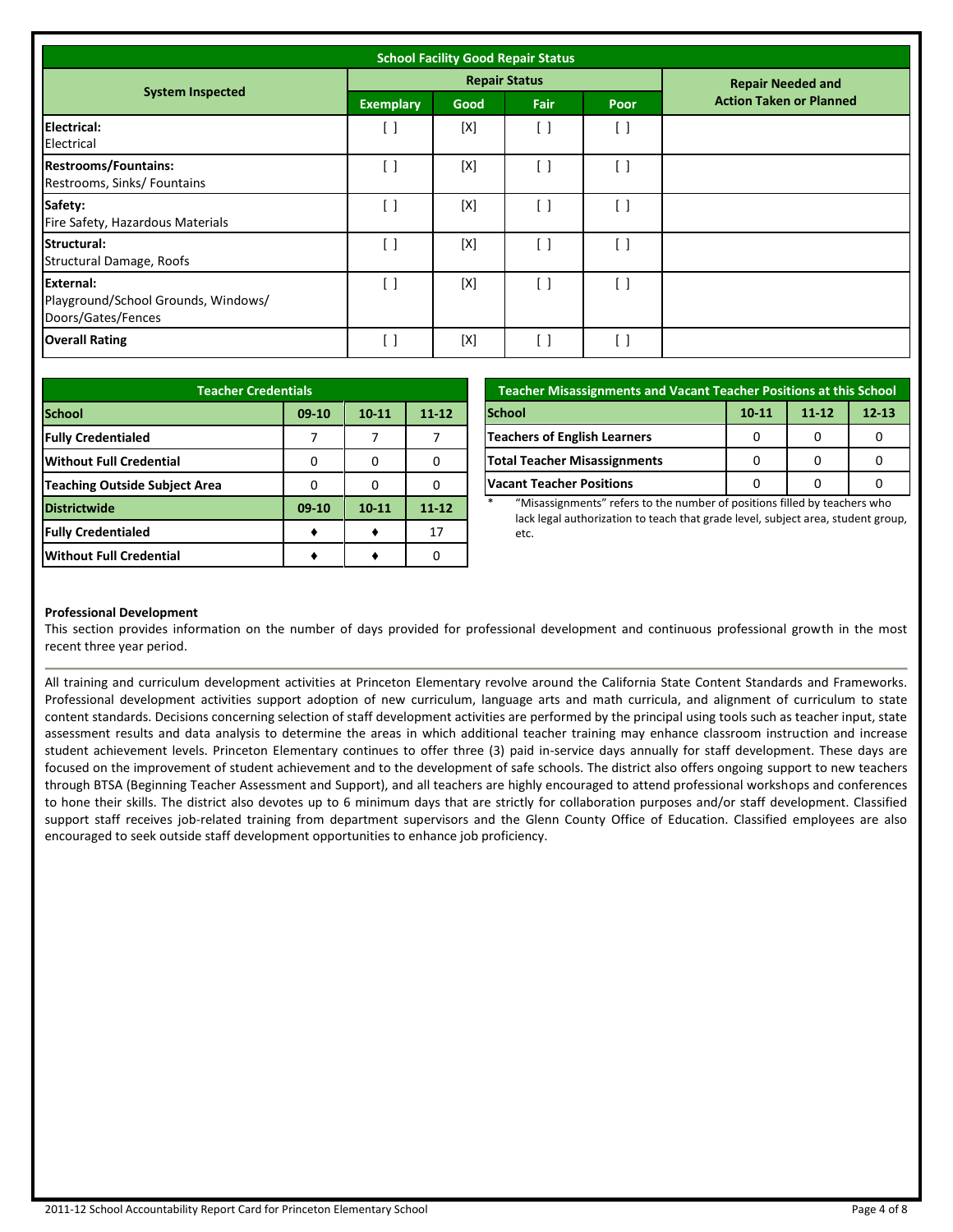#### **Core Academic Classes Taught by Highly Qualified Teachers**

The Federal Elementary and Secondary Education Act (ESEA), also known as No Child Left Behind (NCLB), requires that core academic subjects be taught by Highly Qualified Teachers, defined as having at least a bachelor's degree, an appropriate California teaching credential, and demonstrated core academic subject area competence. For more information, see the CDE *Improving Teacher and Principal Quality* webpage at: www.cde.ca.gov/nclb/sr/tq/

| <b>Percent of Classes In Core Academic Subjects</b><br><b>Core Academic Classes Taught by Highly Qualified Teachers</b>                        |     |  |  |  |  |
|------------------------------------------------------------------------------------------------------------------------------------------------|-----|--|--|--|--|
| <b>Taught by Highly</b><br><b>Not Taught by Highly</b><br><b>Location of Classes</b><br><b>Qualified Teachers</b><br><b>Qualified Teachers</b> |     |  |  |  |  |
| This School                                                                                                                                    | 100 |  |  |  |  |
| <b>Districtwide</b>                                                                                                                            |     |  |  |  |  |
| <b>All Schools</b>                                                                                                                             | 100 |  |  |  |  |
| <b>High-Poverty Schools</b>                                                                                                                    | 100 |  |  |  |  |
| Low-Poverty Schools                                                                                                                            |     |  |  |  |  |

High-poverty schools are defined as those schools with student eligibility of approximately 40 percent or more in the free and reduced price meals program. Low-poverty schools are those with student eligibility of approximately 25 percent or less in the free and reduced price meals program.

| <b>Academic Counselors and Other Support Staff at this School</b>         |     |  |  |  |
|---------------------------------------------------------------------------|-----|--|--|--|
| <b>Number of Full-Time Equivalent (FTE)</b>                               |     |  |  |  |
| <b>Academic Counselor</b>                                                 | .25 |  |  |  |
| Social/Behavioral or Career Development Counselor                         |     |  |  |  |
| Library Media Teacher (Librarian)                                         |     |  |  |  |
| Library Media Services Staff (Paraprofessional)                           |     |  |  |  |
| Psychologist                                                              |     |  |  |  |
| <b>Social Worker</b>                                                      |     |  |  |  |
| <b>Nurse</b>                                                              |     |  |  |  |
| Speech/Language/Hearing Specialist                                        |     |  |  |  |
| <b>Resource Specialist</b>                                                |     |  |  |  |
| Other                                                                     |     |  |  |  |
| <b>Average Number of Students per Staff Member</b>                        |     |  |  |  |
| <b>Academic Counselor</b><br>102                                          |     |  |  |  |
| One Full-Time Equivalent (FTE) equals one staff member working full-time; |     |  |  |  |

one FTE could also represent two staff members who each work 50 percent of full-time.

| <b>Expenditures Per Pupil and School Site Teacher Salaries</b><br>(Fiscal Year 2010-11) |              |                                 |           |            |
|-----------------------------------------------------------------------------------------|--------------|---------------------------------|-----------|------------|
|                                                                                         | Average      |                                 |           |            |
| Level                                                                                   | <b>Total</b> | <b>Teacher</b><br><b>Salary</b> |           |            |
| <b>School Site</b>                                                                      | \$10298.28   | \$1795.93                       | \$8502.35 | \$45045.00 |
| <b>District</b>                                                                         |              |                                 | \$8502.35 |            |
| \$5,455<br><b>State</b>                                                                 |              |                                 |           | \$57,948   |
| <b>Percent Difference: School Site/District</b>                                         |              |                                 | 0%        | $-2%$      |
| Percent Difference: School Site/ State                                                  |              |                                 | 44%       | $-24%$     |

Supplemental/Restricted expenditures come from money whose use is controlled by law or by a donor. Money that is designated for specific purposes by the district or governing board is not considered restricted.

Basic/Unrestricted expenditures are from money whose use, except for general guidelines, is not controlled by law or by a donor.

For detailed information on school expenditures for all districts in California, see the CDE Current Expense of Education & Per-pupil Spending webpage at www.cde.ca.gov/ds/fd/ec/. For information on teacher salaries for all districts in California, see the CDE Certificated Salaries & Benefits webpage at www.cde.ca.gov/ds/fd/cs/. To look up expenditures and salaries for a specific school district, see the Ed-Data Web site at: www.ed-data.org.

| Teacher and Administrative Salaries (Fiscal Year 2010-11) |                                   |                                                                                |  |  |
|-----------------------------------------------------------|-----------------------------------|--------------------------------------------------------------------------------|--|--|
| Category                                                  | <b>District</b><br><b>Amount</b>  | <b>State Average for</b><br><b>Districts In Same</b><br>Category               |  |  |
| <b>Beginning Teacher Salary</b>                           |                                   | \$38,099                                                                       |  |  |
| <b>Mid-Range Teacher Salary</b>                           |                                   | \$55,582                                                                       |  |  |
| <b>Highest Teacher Salary</b>                             |                                   | \$71,884                                                                       |  |  |
| <b>Average Principal Salary (ES)</b>                      |                                   | \$88,790                                                                       |  |  |
| <b>Average Principal Salary (MS)</b>                      |                                   | \$93,519                                                                       |  |  |
| <b>Average Principal Salary (HS)</b>                      |                                   | \$95,671                                                                       |  |  |
| <b>Superintendent Salary</b>                              |                                   | \$115,401                                                                      |  |  |
|                                                           | <b>Percent of District Budget</b> |                                                                                |  |  |
| <b>Teacher Salaries</b>                                   | 34%                               | 34%                                                                            |  |  |
| <b>Administrative Salaries</b>                            | 8%                                | 7%                                                                             |  |  |
| $\mathbf{r}$<br>しゅうしょ はっしょりし はけいずく しょうしょうしょうしょうしんけいし      |                                   | $\sim$ the concentration of $\sim$ 1.1 $\sim$ 1.1 $\sim$ 1.1 $\sim$ 0.1 $\sim$ |  |  |

\* For detailed information on salaries, see the CDE Certificated Salaries & Benefits webpage at www.cde.ca.gov/ds/fd/cs/.

#### **Types of Services Funded (Fiscal Year 2011-12)**

This section provides specific information about the types of programs and services available at the school that support and assists students. For example, this narrative may include information about supplemental educational services related to the school's federal Program Improvement (PI) status.

Princeton funds a full time teacher in a pull out program to assist with the education of our English learners. We continue to provide classroom instruction through our Summer School Program and we offer before and after school programs/tutoring. Both programs offer these services to all students who are below basic or at risk of retention.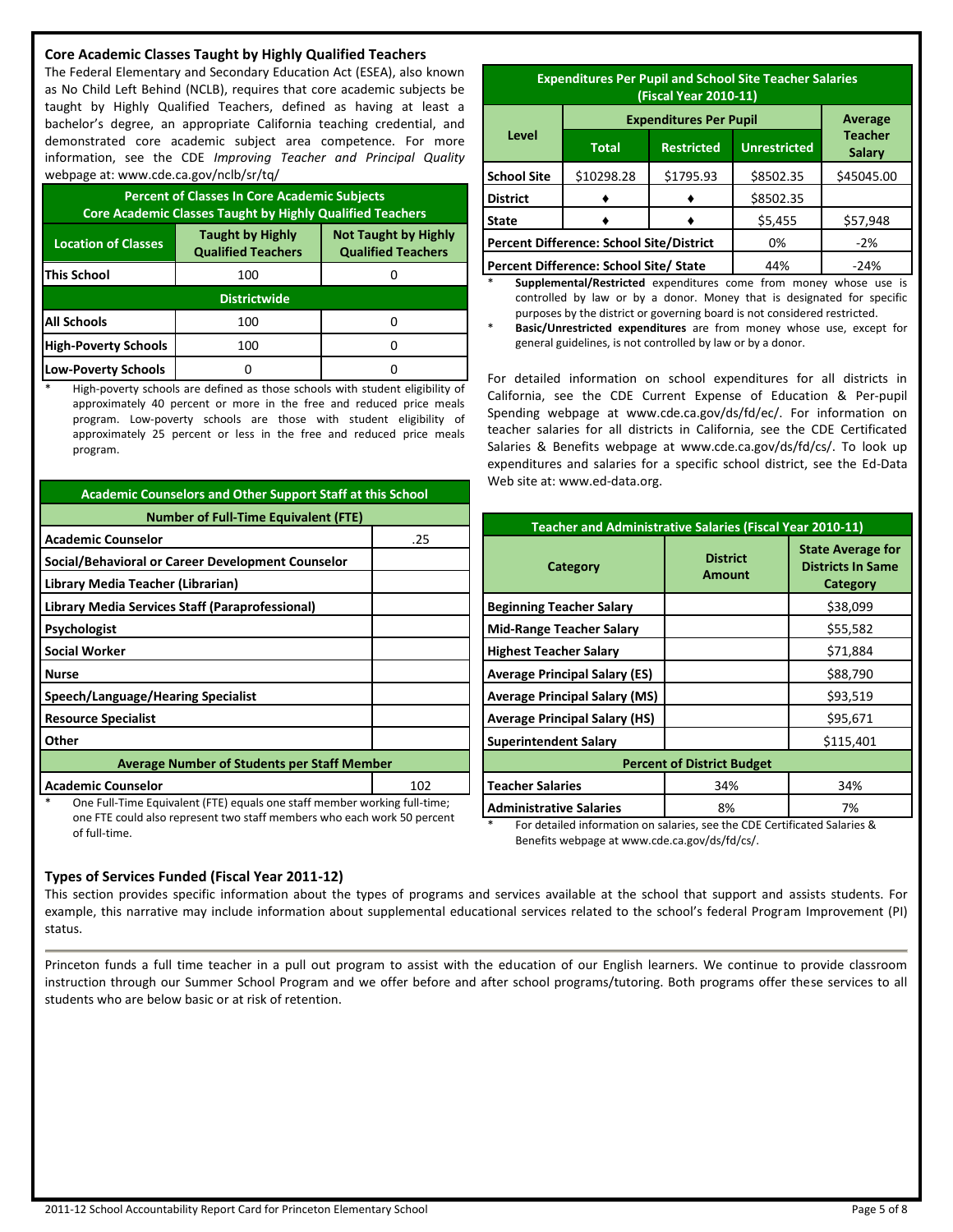#### **Quality, Currency, Availability of Textbooks and Instructional Materials (School Year 2012-13)**

This section describes whether the textbooks and instructional materials used at the school are from the most recent adoption; whether there are sufficient textbooks and instruction materials for each student; and information about the school's use of any supplemental curriculum or non-adopted textbooks or instructional materials.

#### **Year and month in which data were collected:**

| <b>Textbooks and Instructional Materials</b>                                                                                                                 |    |                                                               |  |  |  |
|--------------------------------------------------------------------------------------------------------------------------------------------------------------|----|---------------------------------------------------------------|--|--|--|
| <b>Core Curriculum Area</b>                                                                                                                                  |    | <b>Textbooks and Instructional Materials/Year of Adoption</b> |  |  |  |
| <b>Reading/Language Arts</b><br>The textbooks listed are<br>from most recent adoption:<br>Percent of students lacking 0%<br>their own assigned<br>textbook:  |    | California Treasures K-8                                      |  |  |  |
| <b>Mathematics</b><br>The textbooks listed are<br>from most recent adoption:<br>Percent of students lacking 0%<br>their own assigned<br>textbook:            |    | Harcourt Math K-6<br>Pre-Algebra 6th - 8th                    |  |  |  |
| <b>Science</b><br>The textbooks listed are<br>from most recent adoption:<br>Percent of students lacking<br>their own assigned<br>textbook:                   | 0% | <b>Holt Science</b>                                           |  |  |  |
| <b>History-Social Science</b><br>The textbooks listed are<br>from most recent adoption:<br>Percent of students lacking 0%<br>their own assigned<br>textbook: |    | California Reflections K-6                                    |  |  |  |
| <b>Health</b><br>The textbooks listed are<br>from most recent adoption:<br>Percent of students lacking 0%<br>their own assigned<br>textbook:                 |    | Wonders                                                       |  |  |  |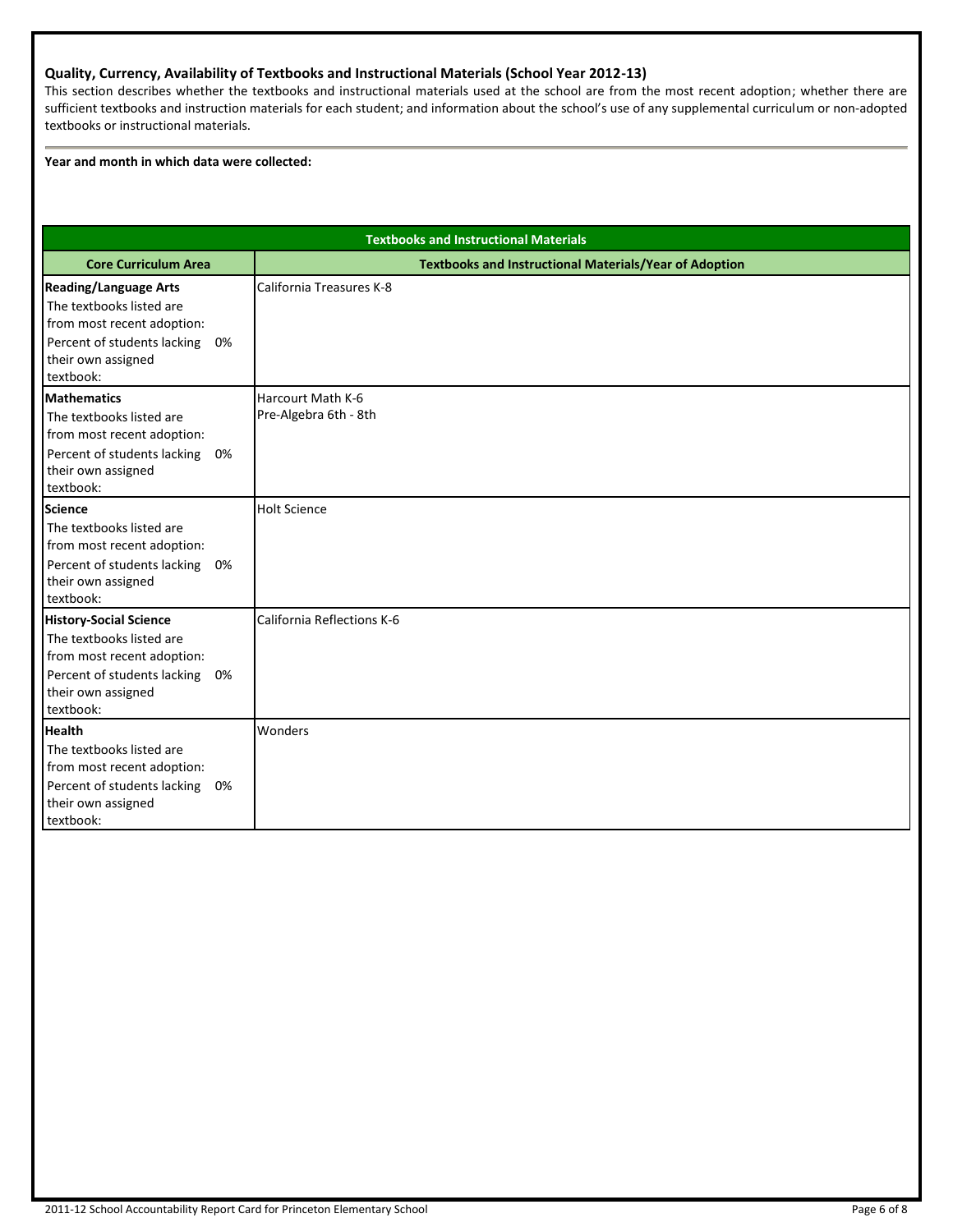Note: Scores are not shown when the number of students tested is ten or less, either because the number of students in this category is too small for statistical accuracy or to protect student privacy.

The Standardized Testing and Reporting (STAR) Program consists of several key components, including:

- **California Standards Tests (CSTs)**, which include Englishlanguage arts (ELA) and mathematics (Math) in grades two through eleven; science in grades five, eight, and nine through eleven; and history-social science (H-SS) in grades eight, and nine through eleven.
- **California Modified Assessment (CMA)**, an alternate assessment that is based on modified achievement standards in ELA for grades three through eleven; mathematics for grades three through seven, Algebra I, and Geometry; and science in grades five and eight, and Life Science in grade ten. The CMA is designed to assess those students whose disabilities preclude them from achieving grade-level proficiency on an assessment of the California content standards with or without accommodations.
- **California Alternate Performance Assessment (CAPA)**, includes ELA and mathematics in grades two through eleven, and science for grades five, eight, and ten. The CAPA is given to those students with significant cognitive disabilities whose disabilities prevent them from taking either the CSTs with accommodations or modifications or the CMA with accommodations.

The assessments under the STAR Program show how well students are doing in relation to the state content standards. On each of these assessments, student scores are reported as performance levels.

For detailed information regarding the STAR Program results for each grade and performance level, including the Percent of Students not tested, see the CDE STAR Results Web site at star.cde.ca.gov.

| <b>STAR Results for All Students - Three-Year Comparison</b> |                                                              |               |           |                 |           |           |              |           |           |
|--------------------------------------------------------------|--------------------------------------------------------------|---------------|-----------|-----------------|-----------|-----------|--------------|-----------|-----------|
|                                                              | <b>Percent of Students Scoring at Proficient or Advanced</b> |               |           |                 |           |           |              |           |           |
| <b>Subject</b>                                               |                                                              | <b>School</b> |           | <b>District</b> |           |           | <b>State</b> |           |           |
|                                                              | $09-10$                                                      | $10 - 11$     | $11 - 12$ | $09-10$         | $10 - 11$ | $11 - 12$ | $09-10$      | $10 - 11$ | $11 - 12$ |
| <b>ELA</b>                                                   | 43                                                           | 51            | 61        | 36              | 41        | 59        | 52           | 54        | 56        |
| Math                                                         | 58                                                           | 60            | 66        | 40              | 37        | 43        | 48           | 50        | 51        |
| <b>Science</b>                                               | 38                                                           | 23            | 67        | 52              | 35        | 62        | 54           | 57        | 60        |
| H-SS                                                         |                                                              |               |           | 36              | 44        | 37        | 44           | 48        | 49        |

#### **Internet Access**

Internet access is available at public libraries and other locations that are publicly accessible. Access to the Internet at libraries and public locations is generally provided on a first-come, first-served basis. Other use restrictions may include the hours of operation, the length of time that a workstation may be used (depending on availability), the types of software programs available on a workstation, and the ability to print documents.

#### **EdData Partnership Web Site**

EdData is a partnership of the CDE, EdSource, and the Fiscal Crisis Management and Assistance Team (FCMAT) that provides extensive financial, demographic, and performance information about California's public kindergarten through grade twelve school districts and schools.

#### **2012 STAR Results by Student Group**

| Group                                                          | <b>Percent of Students Scoring at</b><br><b>Proficient or Advanced</b> |             |                |        |  |
|----------------------------------------------------------------|------------------------------------------------------------------------|-------------|----------------|--------|--|
|                                                                | <b>ELA</b>                                                             | <b>Math</b> | <b>Science</b> | $H-SS$ |  |
| All Students in the LEA                                        | 59                                                                     | 43          | 62             | 37     |  |
| All Student at the School                                      | 61                                                                     | 66          | 67             |        |  |
| Male                                                           | 65                                                                     | 70          |                |        |  |
| Female                                                         | 56                                                                     | 63          |                |        |  |
| <b>Black or African American</b>                               |                                                                        |             |                |        |  |
| American Indian or Alaska Native                               |                                                                        |             |                |        |  |
| Asian                                                          |                                                                        |             |                |        |  |
| <b>Filipino</b>                                                |                                                                        |             |                |        |  |
| <b>Hispanic or Latino</b>                                      | 57                                                                     | 57          |                |        |  |
| <b>Native Hawaiian/Pacific Islander</b>                        |                                                                        |             |                |        |  |
| White                                                          | 81                                                                     | 86          |                |        |  |
| <b>Two or More Races</b>                                       |                                                                        |             |                |        |  |
| <b>Socioeconomically Disadvantaged</b>                         | 57                                                                     | 66          |                |        |  |
| <b>English Learners</b>                                        | 44                                                                     | 48          |                |        |  |
| <b>Students with Disabilities</b>                              |                                                                        |             |                |        |  |
| <b>Students Receiving Migrant</b><br><b>Education Services</b> | 58                                                                     | 58          |                |        |  |

#### **California Physical Fitness Test Results**

The California Physical Fitness Test (PFT) is administered to students in grades five, seven, and nine only. This table displays by grade level the Percent of Students meeting the fitness standards for the most recent testing period. For detailed information regarding this test, and comparisons of a school's test results to the district and state, see the CDE PFT webpage at www.cde.ca.gov/ta/tg/pf/.

| Grade | <b>Percent of Students Meeting Fitness Standards</b> |        |        |  |
|-------|------------------------------------------------------|--------|--------|--|
| Level | 4 of 6                                               | 5 of 6 | 6 of 6 |  |
|       | 33.3                                                 | 8.3    | 16 7   |  |

#### **DataQuest**

DataQuest is an online data tool located on the CDE DataQuest webpage at dq.cde.ca.gov/dataquest/ that contains additional information about this school and comparisons of the school to the district, the county, and the state. Specifically, DataQuest is a dynamic system that provides reports for accountability (e.g., state Academic Performance Index [API], federal Adequate Yearly Progress [AYP]), test data, enrollment, high school graduates, dropouts, course enrollments, staffing, and data regarding English learners.